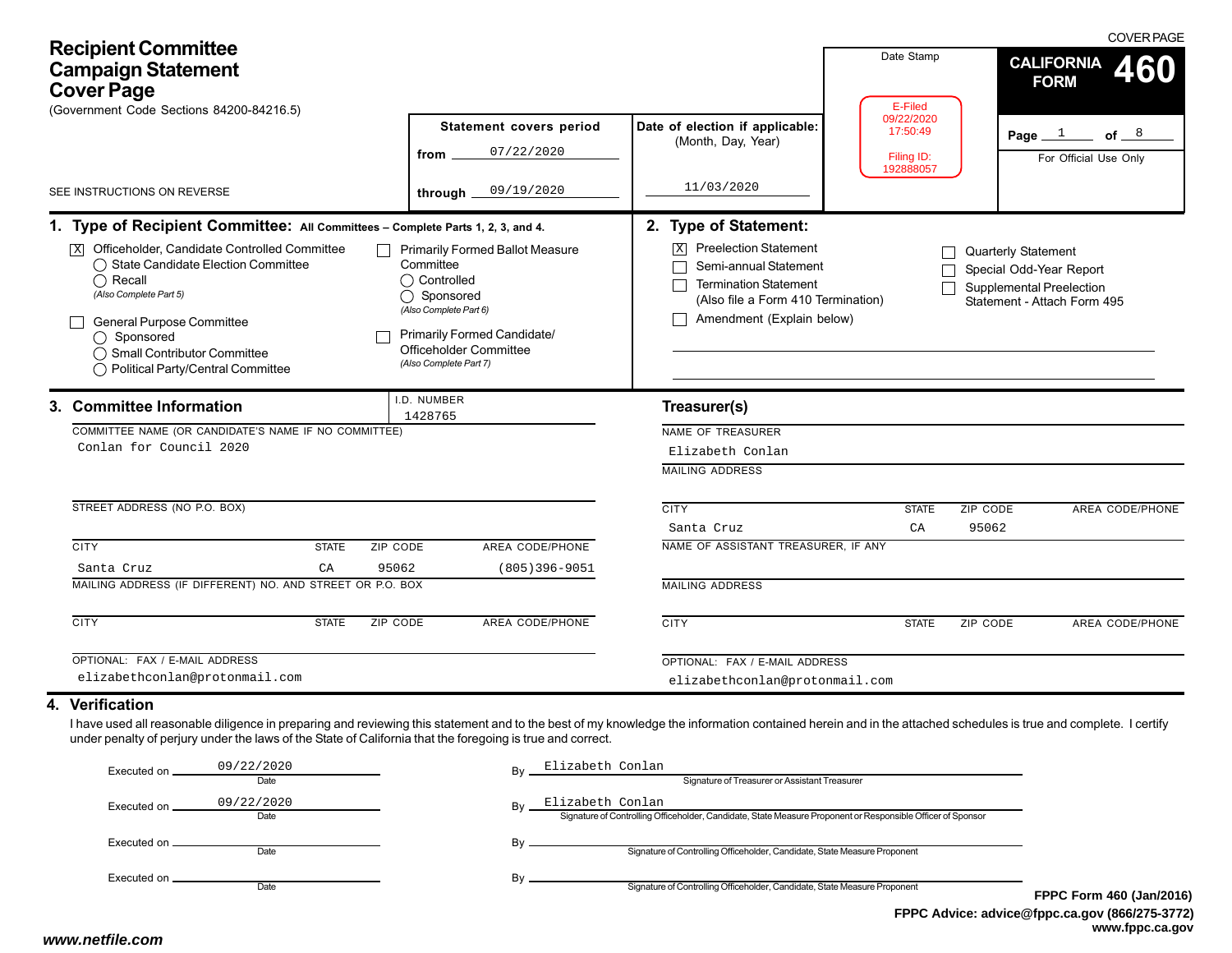## **Recipient Committee Campaign Statement Cover Page — Part 2**

### **5. Officeholder or Candidate Controlled Committee**

| NAME OF OFFICEHOLDER OR CANDIDATE                                          |              |            |
|----------------------------------------------------------------------------|--------------|------------|
| Elizabeth Conlan                                                           |              |            |
| OFFICE SOUGHT OR HELD (INCLUDE LOCATION AND DISTRICT NUMBER IF APPLICABLE) |              |            |
| City Council Member City Council - Santa Cruz: City of Santa Cruz          |              |            |
| RESIDENTIAL/BUSINESS ADDRESS (NO. AND STREET)<br><b>CITY</b>               | <b>STATE</b> | <b>ZIP</b> |
| Santa Cruz                                                                 | CA           | 95062      |

**Related Committees Not Included in this Statement:** *List any committees not included in this statement that are controlled by you or are primarily formed to receive contributions or make expenditures on behalf of your candidacy.*

| <b>COMMITTEE NAME</b>    |                              |          | I.D. NUMBER |                       |
|--------------------------|------------------------------|----------|-------------|-----------------------|
|                          |                              |          |             |                       |
| <b>NAME OF TREASURER</b> |                              |          |             | CONTROLLED COMMITTEE? |
|                          |                              |          | <b>YES</b>  | <b>NO</b>             |
| <b>COMMITTEE ADDRESS</b> | STREET ADDRESS (NO P.O. BOX) |          |             |                       |
|                          |                              |          |             |                       |
| <b>CITY</b>              | <b>STATE</b>                 | ZIP CODE |             | AREA CODE/PHONE       |
|                          |                              |          |             |                       |
| <b>COMMITTEE NAME</b>    |                              |          | I.D. NUMBER |                       |
|                          |                              |          |             |                       |
|                          |                              |          |             |                       |
| <b>NAME OF TREASURER</b> |                              |          |             | CONTROLLED COMMITTEE? |
|                          |                              |          | <b>YES</b>  | NO                    |
| <b>COMMITTEE ADDRESS</b> | STREET ADDRESS (NO P.O. BOX) |          |             |                       |
|                          |                              |          |             |                       |
| <b>CITY</b>              | <b>STATE</b>                 | ZIP CODE |             | AREA CODE/PHONE       |

### **6. Primarily Formed Ballot Measure Committee**

NAME OF BALLOT MEASURE

| <b>BALLOT NO. OR LETTER</b> | <b>JURISDICTION</b> | <b>SUPPORT</b><br><b>OPPOSE</b> |
|-----------------------------|---------------------|---------------------------------|
|-----------------------------|---------------------|---------------------------------|

**Identify the controlling officeholder, candidate, or state measure proponent, if any.**

NAME OF OFFICEHOLDER, CANDIDATE, OR PROPONENT

| OFFICE SOUGHT OR HELD | DISTRICT NO. IF ANY |
|-----------------------|---------------------|
|                       |                     |

#### **7. Primarily Formed Candidate/Officeholder Committee** *List names of officeholder(s) or candidate(s) for which this committee is primarily formed.*

| NAME OF OFFICEHOLDER OR CANDIDATE | OFFICE SOUGHT OR HELD | <b>SUPPORT</b><br><b>OPPOSE</b> |
|-----------------------------------|-----------------------|---------------------------------|
| NAME OF OFFICEHOLDER OR CANDIDATE | OFFICE SOUGHT OR HELD | <b>SUPPORT</b><br><b>OPPOSE</b> |
| NAME OF OFFICEHOLDER OR CANDIDATE | OFFICE SOUGHT OR HELD | <b>SUPPORT</b><br><b>OPPOSE</b> |
| NAME OF OFFICEHOLDER OR CANDIDATE | OFFICE SOUGHT OR HELD | <b>SUPPORT</b><br><b>OPPOSE</b> |

*Attach continuation sheets if necessary*

COVER PAGE - PART 2

**460**

Page <u>2</u> of 8

**CALIFORNIA FORM**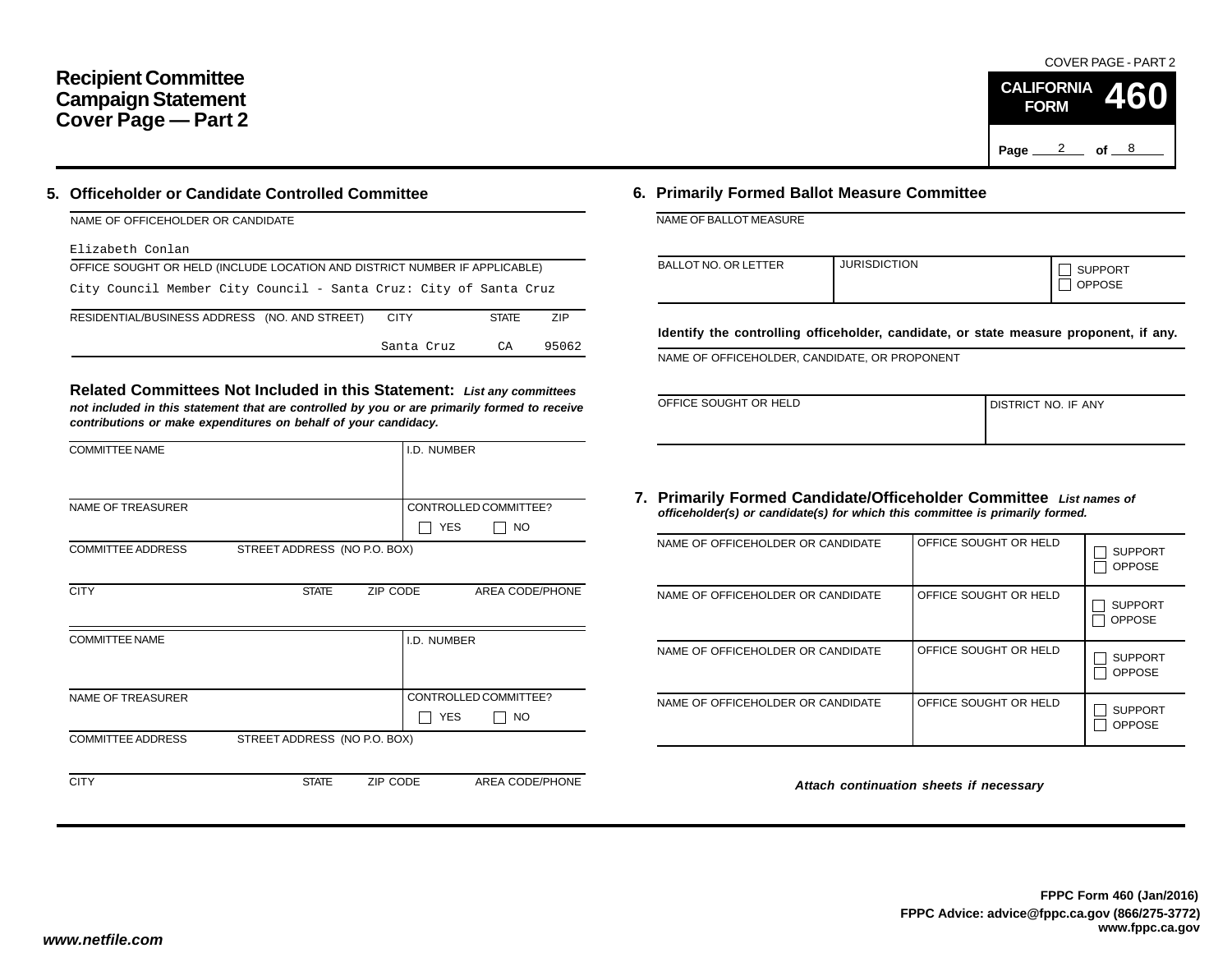| <b>Campaign Disclosure Statement</b>                                              |      |                                                                          |                                                            |           |                                            | SUMMARY PAGE                                                                                                                                                                                                                                                                                                        |
|-----------------------------------------------------------------------------------|------|--------------------------------------------------------------------------|------------------------------------------------------------|-----------|--------------------------------------------|---------------------------------------------------------------------------------------------------------------------------------------------------------------------------------------------------------------------------------------------------------------------------------------------------------------------|
| <b>Summary Page</b>                                                               |      | Amounts may be rounded<br>to whole dollars.                              |                                                            |           | Statement covers period                    | CALIFORNIA 460                                                                                                                                                                                                                                                                                                      |
|                                                                                   |      |                                                                          |                                                            | from $\_$ | 07/22/2020                                 | <b>FORM</b>                                                                                                                                                                                                                                                                                                         |
| SEE INSTRUCTIONS ON REVERSE                                                       |      |                                                                          |                                                            | through.  | 09/19/2020                                 | Page $3$ of $8$                                                                                                                                                                                                                                                                                                     |
| NAME OF FILER                                                                     |      |                                                                          |                                                            |           |                                            | I.D. NUMBER                                                                                                                                                                                                                                                                                                         |
| Conlan for Council 2020                                                           |      |                                                                          |                                                            |           |                                            | 1428765                                                                                                                                                                                                                                                                                                             |
| <b>Contributions Received</b>                                                     |      | <b>Column A</b><br><b>TOTAL THIS PERIOD</b><br>(FROM ATTACHED SCHEDULES) | <b>Column B</b><br><b>CALENDAR YEAR</b><br>TOTAL TO DATE   |           | <b>General Elections</b>                   | <b>Calendar Year Summary for Candidates</b><br>Running in Both the State Primary and                                                                                                                                                                                                                                |
|                                                                                   |      |                                                                          | $\frac{1}{2}$ , 434.00                                     |           |                                            |                                                                                                                                                                                                                                                                                                                     |
|                                                                                   |      | 0.00                                                                     |                                                            | 0.00      |                                            | $1/1$ through $6/30$<br>7/1 to Date                                                                                                                                                                                                                                                                                 |
|                                                                                   |      |                                                                          | $\frac{2,434.00}{\ }$                                      |           | 20. Contributions<br>Received              | $\frac{1}{2}$ $\frac{1}{2}$ $\frac{1}{2}$ $\frac{1}{2}$ $\frac{1}{2}$ $\frac{1}{2}$ $\frac{1}{2}$ $\frac{1}{2}$ $\frac{1}{2}$ $\frac{1}{2}$ $\frac{1}{2}$ $\frac{1}{2}$ $\frac{1}{2}$ $\frac{1}{2}$ $\frac{1}{2}$ $\frac{1}{2}$ $\frac{1}{2}$ $\frac{1}{2}$ $\frac{1}{2}$ $\frac{1}{2}$ $\frac{1}{2}$ $\frac{1}{2}$ |
|                                                                                   |      | 2,045.74                                                                 | 2,045.74                                                   |           | 21. Expenditures                           |                                                                                                                                                                                                                                                                                                                     |
|                                                                                   |      |                                                                          |                                                            |           | Made                                       | $s$ section $s$                                                                                                                                                                                                                                                                                                     |
| <b>Expenditures Made</b>                                                          |      |                                                                          |                                                            |           | <b>Expenditure Limit Summary for State</b> |                                                                                                                                                                                                                                                                                                                     |
|                                                                                   |      |                                                                          |                                                            |           | <b>Candidates</b>                          |                                                                                                                                                                                                                                                                                                                     |
|                                                                                   |      | $\overline{0.00}$                                                        |                                                            | 0.00      |                                            | 22. Cumulative Expenditures Made*                                                                                                                                                                                                                                                                                   |
|                                                                                   |      |                                                                          | $\mathbb{S}$                                               | 142.75    |                                            | (If Subject to Voluntary Expenditure Limit)                                                                                                                                                                                                                                                                         |
| 9. Accrued Expenses (Unpaid Bills)  Schedule F, Line 3                            |      | 0.00                                                                     |                                                            | 0.00      | Date of Election                           | <b>Total to Date</b>                                                                                                                                                                                                                                                                                                |
|                                                                                   |      | 2,045.74                                                                 |                                                            | 2,045.74  | (mm/dd/yy)                                 |                                                                                                                                                                                                                                                                                                                     |
|                                                                                   |      |                                                                          |                                                            | 2,188.49  | $\frac{1}{2}$                              | $\frac{1}{2}$                                                                                                                                                                                                                                                                                                       |
| <b>Current Cash Statement</b>                                                     |      |                                                                          |                                                            |           | $\frac{1}{2}$                              | $\frac{1}{2}$                                                                                                                                                                                                                                                                                                       |
| 12. Beginning Cash Balance  Previous Summary Page, Line 16 \$ _______________0.00 |      |                                                                          | To calculate Column B, add                                 |           |                                            |                                                                                                                                                                                                                                                                                                                     |
|                                                                                   |      | 2,434.00                                                                 | amounts in Column A to the<br>corresponding amounts        |           |                                            |                                                                                                                                                                                                                                                                                                                     |
|                                                                                   |      | 0.00                                                                     | from Column B of your last                                 |           | reported in Column B.                      | *Amounts in this section may be different from amounts                                                                                                                                                                                                                                                              |
|                                                                                   |      | 142.75                                                                   | report. Some amounts in<br>Column A may be negative        |           |                                            |                                                                                                                                                                                                                                                                                                                     |
| 16. <b>ENDING CASH BALANCE</b> Add Lines 12 + 13 + 14, then subtract Line 15 \$   |      | 2,291.25                                                                 | figures that should be<br>subtracted from previous         |           |                                            |                                                                                                                                                                                                                                                                                                                     |
| If this is a termination statement, Line 16 must be zero.                         |      |                                                                          | period amounts. If this is<br>the first report being filed |           |                                            |                                                                                                                                                                                                                                                                                                                     |
|                                                                                   | \$   | 0.00                                                                     | for this calendar year, only<br>carry over the amounts     |           |                                            |                                                                                                                                                                                                                                                                                                                     |
| <b>Cash Equivalents and Outstanding Debts</b>                                     |      |                                                                          | from Lines 2, 7, and 9 (if<br>any).                        |           |                                            |                                                                                                                                                                                                                                                                                                                     |
|                                                                                   | - \$ | 0.00                                                                     |                                                            |           |                                            |                                                                                                                                                                                                                                                                                                                     |
|                                                                                   | - \$ | 0.00                                                                     |                                                            |           |                                            |                                                                                                                                                                                                                                                                                                                     |
|                                                                                   |      |                                                                          |                                                            |           |                                            | <b>FPPC Form 460 (Jan/201)</b>                                                                                                                                                                                                                                                                                      |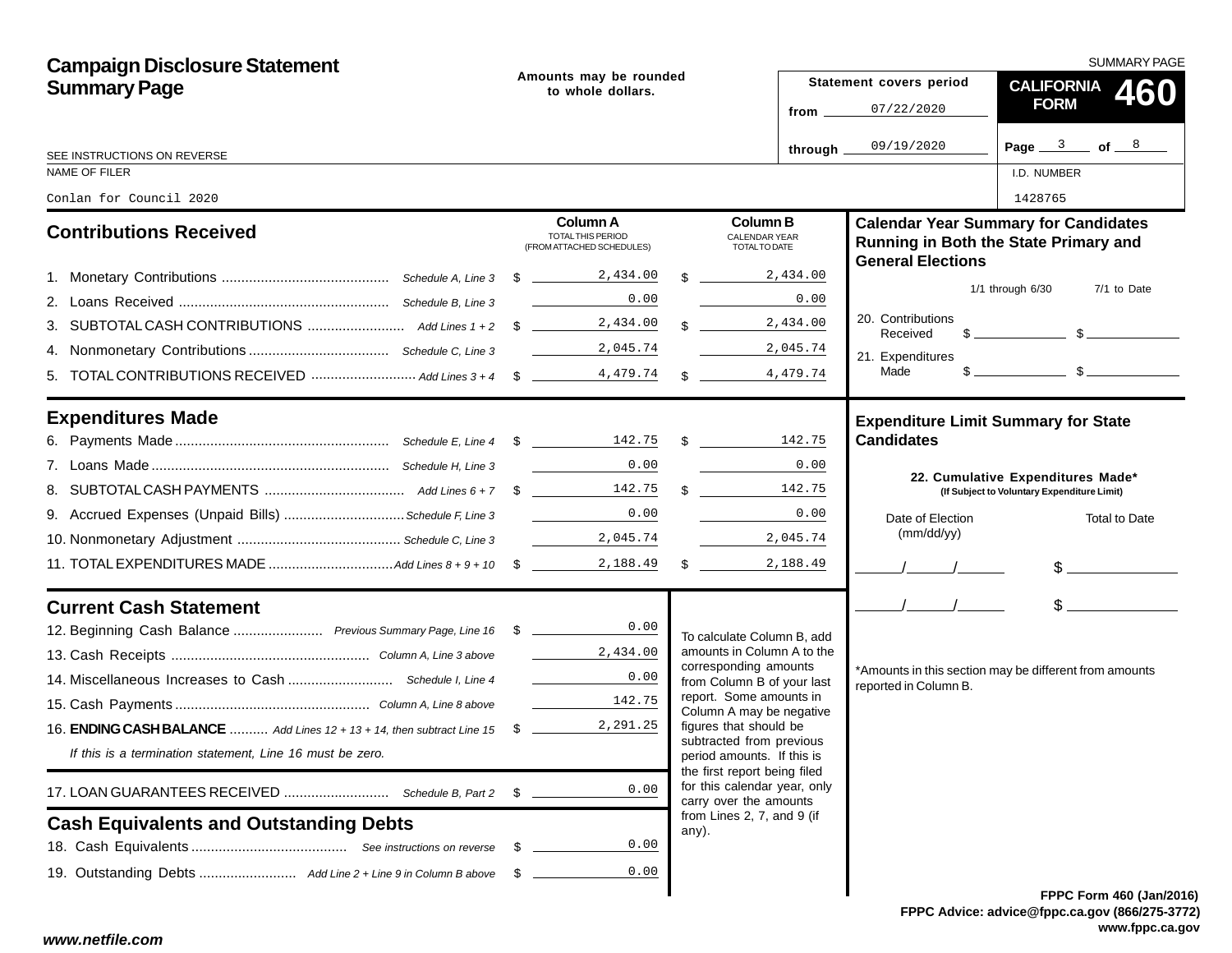| <b>Schedule A</b>              |                                                                                                                                               |                                                                    |                                                                                                     |                                                 |                                                                  |                                                                 | <b>SCHEDULE A</b>                        |  |
|--------------------------------|-----------------------------------------------------------------------------------------------------------------------------------------------|--------------------------------------------------------------------|-----------------------------------------------------------------------------------------------------|-------------------------------------------------|------------------------------------------------------------------|-----------------------------------------------------------------|------------------------------------------|--|
|                                | <b>Monetary Contributions Received</b>                                                                                                        |                                                                    | Amounts may be rounded<br>to whole dollars.                                                         | Statement covers period<br>07/22/2020<br>from   |                                                                  | <b>CALIFORNIA</b><br>460<br><b>FORM</b>                         |                                          |  |
|                                | SEE INSTRUCTIONS ON REVERSE                                                                                                                   |                                                                    |                                                                                                     | through 09/19/2020                              |                                                                  |                                                                 | Page $4$ of $8$                          |  |
| NAME OF FILER                  |                                                                                                                                               |                                                                    |                                                                                                     |                                                 |                                                                  | I.D. NUMBER                                                     |                                          |  |
|                                | Conlan for Council 2020                                                                                                                       |                                                                    |                                                                                                     |                                                 |                                                                  | 1428765                                                         |                                          |  |
| <b>DATE</b><br><b>RECEIVED</b> | FULL NAME, STREET ADDRESS AND ZIP CODE OF CONTRIBUTOR<br>(IF COMMITTEE, ALSO ENTER I.D. NUMBER)                                               | <b>CONTRIBUTOR</b><br>CODE *                                       | IF AN INDIVIDUAL, ENTER<br>OCCUPATION AND EMPLOYER<br>(IF SELF-EMPLOYED, ENTER NAME<br>OF BUSINESS) | <b>AMOUNT</b><br><b>RECEIVED THIS</b><br>PERIOD | <b>CUMULATIVE TO DATE</b><br>CALENDAR YEAR<br>(JAN. 1 - DEC. 31) |                                                                 | PER ELECTION<br>TO DATE<br>(IF REQUIRED) |  |
| 08/30/2020                     | Elizabeth Conlan<br>Santa Cruz, CA 95062                                                                                                      | $X$ IND<br>$\Box$ COM<br>$\Box$ OTH<br>$\Box$ PTY<br>$\square$ SCC | Scientist<br>Driscoll's                                                                             | 170.00                                          |                                                                  | 2,145.00 G2020                                                  | \$2,145.00                               |  |
| 08/31/2020                     | Kristi St Germain<br>Saint Paul, MN 55102                                                                                                     | $X$ IND<br>$\Box$ COM<br>$\Box$ OTH<br>$\Box$ PTY<br>$\square$ SCC | Retired<br>Retired                                                                                  | 100.00                                          |                                                                  | 100.00G2020                                                     | \$100.00                                 |  |
| 09/01/2020                     | Henry Hooker<br>Santa Cruz, CA 95062                                                                                                          | $X$ IND<br>$\Box$ COM<br>$\Box$ oth<br>$\Box$ PTY<br>$\Box$ SCC    | Enumerator<br>US Census                                                                             | 100.00                                          |                                                                  | 100.00 G2020                                                    | \$100.00                                 |  |
| 09/01/2020                     | Kyle Kelley<br>Santa Cruz, CA 95060                                                                                                           | $X$ IND<br>$\Box$ COM<br>$\Box$ OTH<br>$\Box$ PTY<br>$\square$ SCC | Software Engineer<br>Netflix                                                                        | 400.00                                          |                                                                  | 400.00 G2020                                                    | \$400.00                                 |  |
| 09/01/2020                     | Iana Kostina<br>Santa Cruz, CA 95060                                                                                                          | $X$ IND<br>$\Box$ COM<br>$\Box$ OTH<br>$\Box$ PTY<br>$\square$ SCC | Research Scientist<br>Driscoll's                                                                    | 200.00                                          |                                                                  | $200.00$ G2020                                                  | \$200.00                                 |  |
|                                |                                                                                                                                               |                                                                    | <b>SUBTOTAL \$</b>                                                                                  | 970.00                                          |                                                                  |                                                                 |                                          |  |
|                                | <b>Schedule A Summary</b><br>1. Amount received this period - itemized monetary contributions.                                                |                                                                    |                                                                                                     | 2,020.00                                        |                                                                  | *Contributor Codes<br>IND-Individual<br>COM-Recipient Committee | (other than PTY or SCC)                  |  |
|                                | 2. Amount received this period – unitemized monetary contributions of less than \$100 \$                                                      |                                                                    |                                                                                                     | 414.00                                          |                                                                  | PTY - Political Party                                           | OTH - Other (e.g., business entity)      |  |
|                                | 3. Total monetary contributions received this period.<br>(Add Lines 1 and 2. Enter here and on the Summary Page, Column A, Line 1.)  TOTAL \$ |                                                                    |                                                                                                     | 2,434.00                                        |                                                                  |                                                                 | SCC - Small Contributor Committee        |  |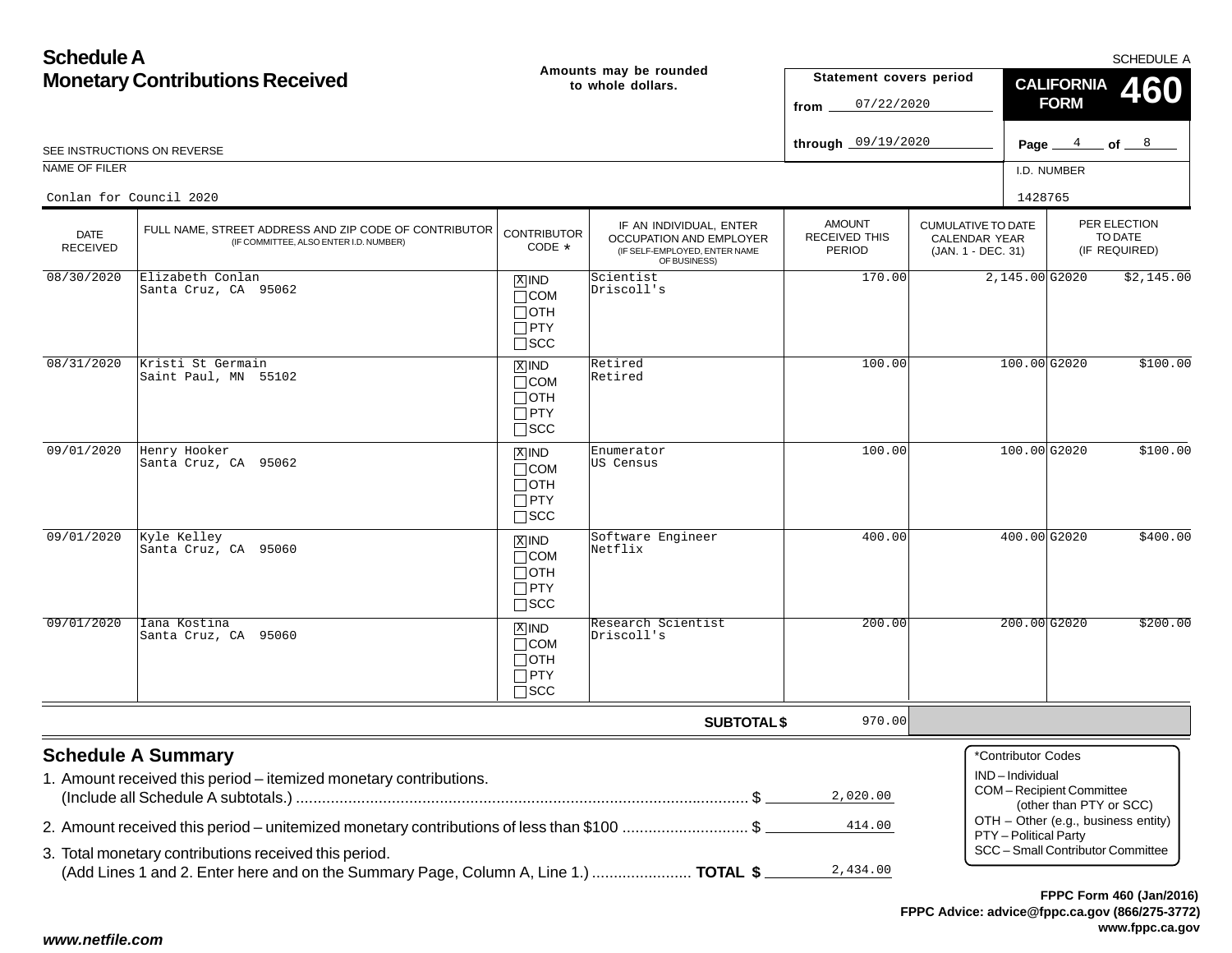|                                          |                                                                                                 |                                                                    |                                                                                                            | 09/19/2020<br>through.                          | Page $\_\_$                                                             | $\frac{5}{2}$ of $\frac{8}{2}$           |          |
|------------------------------------------|-------------------------------------------------------------------------------------------------|--------------------------------------------------------------------|------------------------------------------------------------------------------------------------------------|-------------------------------------------------|-------------------------------------------------------------------------|------------------------------------------|----------|
| NAME OF FILER<br>Conlan for Council 2020 |                                                                                                 |                                                                    |                                                                                                            |                                                 | 1428765                                                                 | I.D. NUMBER                              |          |
| <b>DATE</b><br>RECEIVED                  | FULL NAME, STREET ADDRESS AND ZIP CODE OF CONTRIBUTOR<br>(IF COMMITTEE, ALSO ENTER I.D. NUMBER) | <b>CONTRIBUTOR</b><br>$CODE *$                                     | IF AN INDIVIDUAL, ENTER<br><b>OCCUPATION AND EMPLOYER</b><br>(IF SELF-EMPLOYED, ENTER NAME<br>OF BUSINESS) | <b>AMOUNT</b><br><b>RECEIVED THIS</b><br>PERIOD | <b>CUMULATIVE TO DATE</b><br><b>CALENDAR YEAR</b><br>(JAN. 1 - DEC. 31) | PER ELECTION<br>TO DATE<br>(IF REQUIRED) |          |
| 09/02/2020                               | Charles Vaske<br>Santa Cryz, CA 95060                                                           | $X$ IND<br>$\Box$ COM<br>$\Box$ OTH<br>$\Box$ PTY<br>$\square$ SCC | Scientist<br>Immunity Bio                                                                                  | 250.00                                          |                                                                         | 250.00 G2020                             | \$250.00 |
| 09/03/2020                               | Teresa Woolley<br>Mantorville, MN 55955                                                         | $X$ IND<br>$\Box$ COM<br>$\Box$ OTH<br>$\Box$ PTY<br>$\Box$ SCC    | Retired<br>Retired                                                                                         | 200.00                                          |                                                                         | $200.00$ G2020                           | \$200.00 |
| 09/03/2020                               | Emily Zhang<br>Palo Alto, CA 94306                                                              | $X$ IND<br>$\Box$ COM<br>$\Box$ OTH<br>$\Box$ PTY<br>$\square$ SCC | Graduate Student<br>Stanford University                                                                    | 200.00                                          |                                                                         | $200.00$ G2020                           | \$200.00 |
| 09/09/2020                               | Mercy Olmstead<br>Aptos, CA 95003                                                               | $x$ IND<br>$\Box$ COM<br>$\Box$ OTH<br>$\Box$ PTY<br>$\Box$ SCC    | Viticulturist<br>E & J Gallo                                                                               | 100.00                                          |                                                                         | $100.00$ G2020                           | \$100.00 |
| 09/18/2020                               | Ajay Shenoy<br>Santa Cruz, CA 95060                                                             | $X$ IND<br>$\Box$ COM<br>$\Box$ OTH<br>$\Box$ PTY<br>$\Box$ scc    | Professor<br>UC Santa Cruz                                                                                 | 200.00                                          |                                                                         | $200.00$ G2020                           | \$200.00 |

**Amounts may be rounded to whole dollars.**

# **Schedule A (Continuation Sheet) Monetary Contributions Received**

SCHEDULE A (CONT.)

**460**

**CALIFORNIA FORM**

**Statement covers period**

07/22/2020

**from**

**SUBTOTAL \$**

950.00

*www.netfile.com*

\*Contributor CodesIND – IndividualCOM – Recipient Committee (other than PTY or SCC) OTH – Other (e.g., business entity) PTY – Political Party SCC – Small Contributor Committee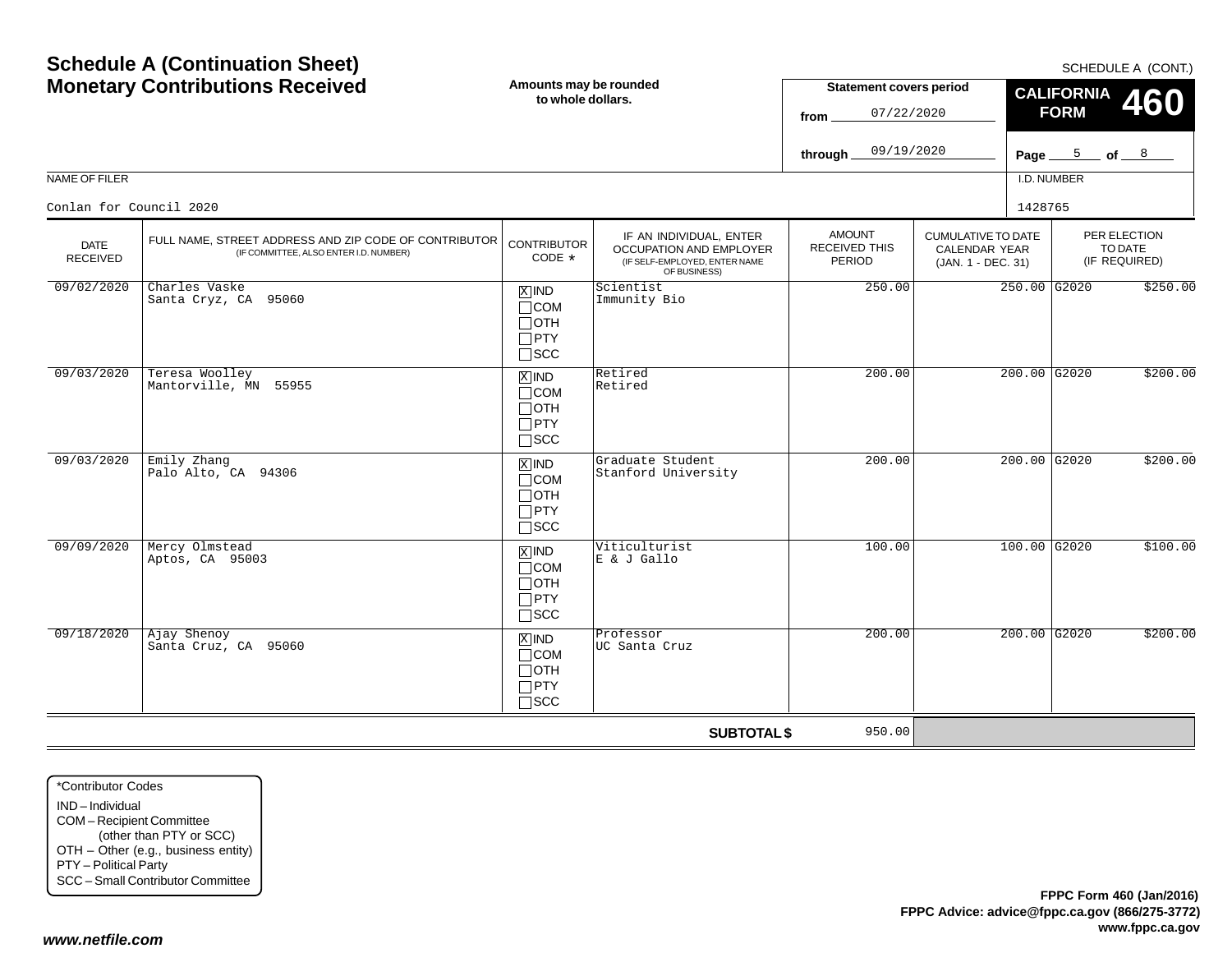| <b>MOTERITY CONTINUOUS RECEIVED</b> |                                                                                                 | to whole dollars.                                                     |                                                                                                     | Statement Covers period<br>07/22/2020<br>from   |                                                                  | <b>CALIFORNIA 460</b><br><b>FORM</b> |                 |                                          |  |
|-------------------------------------|-------------------------------------------------------------------------------------------------|-----------------------------------------------------------------------|-----------------------------------------------------------------------------------------------------|-------------------------------------------------|------------------------------------------------------------------|--------------------------------------|-----------------|------------------------------------------|--|
|                                     |                                                                                                 |                                                                       |                                                                                                     | 09/19/2020<br>through $\_$                      |                                                                  |                                      | Page $6$ of $8$ |                                          |  |
| NAME OF FILER                       |                                                                                                 |                                                                       |                                                                                                     |                                                 |                                                                  | I.D. NUMBER                          |                 |                                          |  |
| Conlan for Council 2020             |                                                                                                 |                                                                       |                                                                                                     |                                                 |                                                                  | 1428765                              |                 |                                          |  |
| <b>DATE</b><br>RECEIVED             | FULL NAME, STREET ADDRESS AND ZIP CODE OF CONTRIBUTOR<br>(IF COMMITTEE, ALSO ENTER I.D. NUMBER) | <b>CONTRIBUTOR</b><br>CODE *                                          | IF AN INDIVIDUAL, ENTER<br>OCCUPATION AND EMPLOYER<br>(IF SELF-EMPLOYED, ENTER NAME<br>OF BUSINESS) | <b>AMOUNT</b><br><b>RECEIVED THIS</b><br>PERIOD | <b>CUMULATIVE TO DATE</b><br>CALENDAR YEAR<br>(JAN. 1 - DEC. 31) |                                      |                 | PER ELECTION<br>TO DATE<br>(IF REQUIRED) |  |
| 09/19/2020                          | Natalie Lynch<br>Washington, DC 20003                                                           | $X$ IND<br>$\Box$ COM<br>$\Box$ OTH<br>$\Box$ PTY<br>$\square$ SCC    | Consultant<br>Deloitte                                                                              | 100.00                                          |                                                                  | $100.00$ G2020                       |                 | \$100.00                                 |  |
|                                     |                                                                                                 | $\Box$ IND<br>$\Box$ COM<br>$\Box$ OTH<br>$\Box$ PTY<br>$\square$ SCC |                                                                                                     |                                                 |                                                                  |                                      |                 |                                          |  |
|                                     |                                                                                                 | $\Box$ IND<br>$\Box$ COM<br>$\Box$ OTH<br>$\Box$ PTY<br>$\square$ SCC |                                                                                                     |                                                 |                                                                  |                                      |                 |                                          |  |
|                                     |                                                                                                 | $\Box$ IND<br>$\Box$ COM<br>$\Box$ OTH<br>$\Box$ PTY<br>$\square$ SCC |                                                                                                     |                                                 |                                                                  |                                      |                 |                                          |  |
|                                     |                                                                                                 | $\Box$ IND<br>$\Box$ COM<br>$\Box$ OTH<br>$\Box$ PTY<br>$\square$ SCC |                                                                                                     |                                                 |                                                                  |                                      |                 |                                          |  |
|                                     |                                                                                                 |                                                                       | <b>SUBTOTAL \$</b>                                                                                  | 100.00                                          |                                                                  |                                      |                 |                                          |  |

SCHEDULE A (CONT.)

**Statement covers period**

## **Schedule A (Continuation Sheet) Monetary Contributions Received**

**Amounts may be rounded to whole dollars.**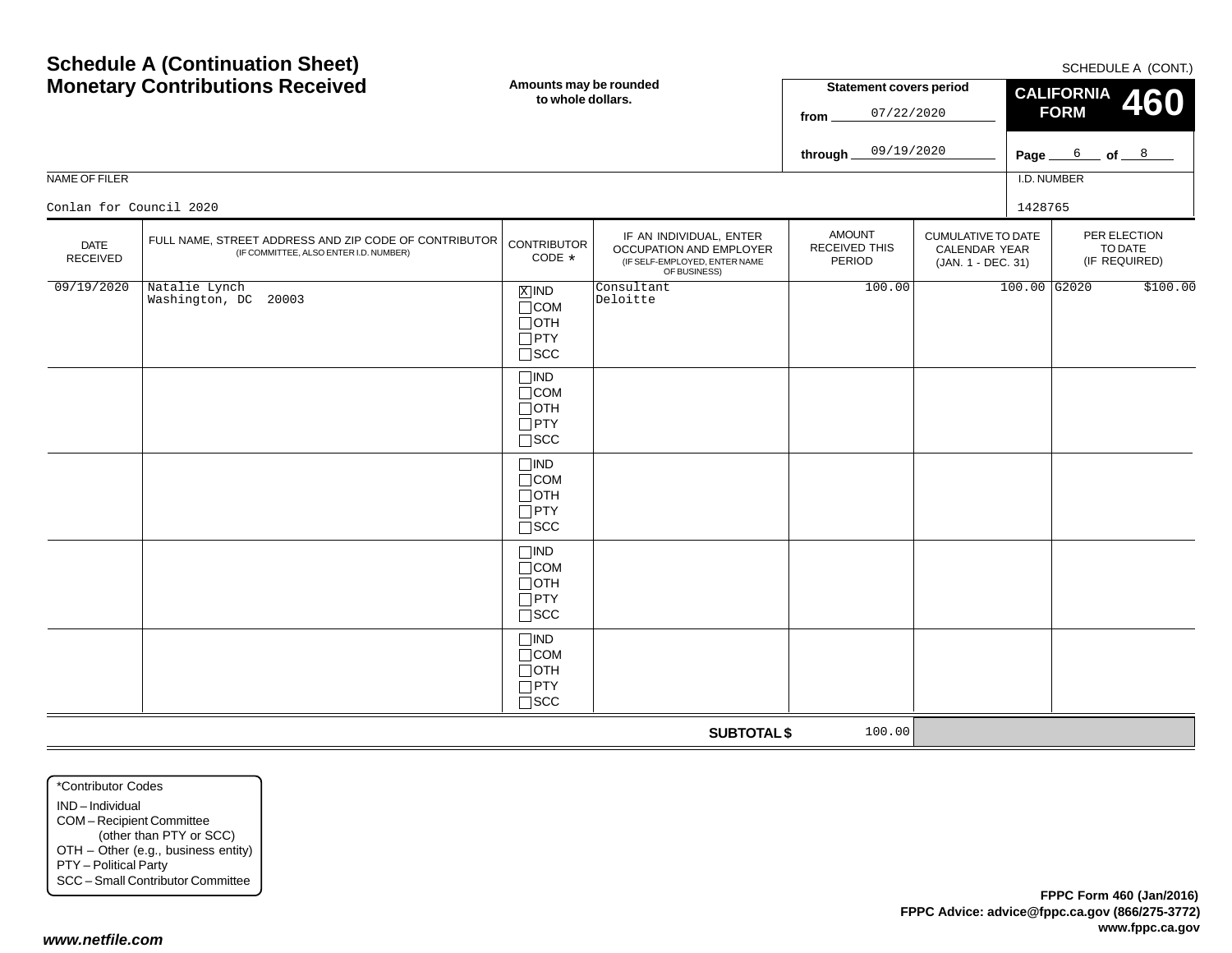| <b>Schedule C</b><br><b>Nonmonetary Contributions Received</b><br>SEE INSTRUCTIONS ON REVERSE<br>NAME OF FILER |                                                                                                                               |                                                                                   | Amounts may be rounded<br>to whole dollars.                                                         |                                                   | <b>Statement covers period</b><br>07/22/2020<br>from<br>09/19/2020<br>through.                                     | SCHEDULE C<br><b>CALIFORNIA</b><br>460<br><b>FORM</b><br>Page $\frac{7}{2}$ of $\frac{8}{2}$<br>I.D. NUMBER |                |  |                                          |
|----------------------------------------------------------------------------------------------------------------|-------------------------------------------------------------------------------------------------------------------------------|-----------------------------------------------------------------------------------|-----------------------------------------------------------------------------------------------------|---------------------------------------------------|--------------------------------------------------------------------------------------------------------------------|-------------------------------------------------------------------------------------------------------------|----------------|--|------------------------------------------|
| <b>DATE</b><br><b>RECEIVED</b>                                                                                 | Conlan for Council 2020<br>FULL NAME, STREET ADDRESS AND<br>ZIP CODE OF CONTRIBUTOR<br>(IF COMMITTEE, ALSO ENTER I.D. NUMBER) | <b>CONTRIBUTOR</b><br>CODE *                                                      | IF AN INDIVIDUAL, ENTER<br>OCCUPATION AND EMPLOYER<br>(IF SELF-EMPLOYED, ENTER<br>NAME OF BUSINESS) | <b>DESCRIPTION OF</b><br><b>GOODS OR SERVICES</b> | <b>CUMULATIVE TO</b><br>AMOUNT/<br><b>DATE</b><br><b>FAIR MARKET</b><br>CALENDAR YEAR<br>VALUE<br>(JAN 1 - DEC 31) |                                                                                                             | 1428765        |  | PER ELECTION<br>TO DATE<br>(IF REQUIRED) |
| 07/24/2020                                                                                                     | Elizabeth Conlan<br>Santa Cruz, CA 95062                                                                                      | $\boxed{\text{X}}$ IND<br>$\Box$ COM<br>$\Box$ OTH<br>$\Box$ PTY<br>$\square$ SCC | Scientist<br>Driscoll's                                                                             | Tax ID/EIN                                        | 277.00                                                                                                             |                                                                                                             | 2,145.00G2020  |  | \$2,145.00                               |
|                                                                                                                | 08/01/2020 Elizabeth Conlan<br>Santa Cruz, CA 95062                                                                           | $X$ IND<br>$\Box$ COM<br>$\Box$ OTH<br>$\Box$ PTY<br>$\square$ SCC                | Scientist<br>Driscoll's                                                                             | Web domain for<br>candidate                       | 20.00                                                                                                              |                                                                                                             | 2,145.00 G2020 |  | \$2,145.00                               |
| 08/03/2020                                                                                                     | Elizabeth Conlan<br>Santa Cruz, CA 95062                                                                                      | $X$ IND<br>$\Box$ COM<br>$\Box$ OTH<br>$\Box$ PTY<br>$\Box$ scc                   | Scientist<br>Driscoll's                                                                             | Voter Guide                                       | 1,678.00                                                                                                           |                                                                                                             | 2,145.00G2020  |  | \$2,145.00                               |
|                                                                                                                |                                                                                                                               | $\Box$ IND<br>$\Box$ COM<br>$\Box$ OTH<br>$\Box$ PTY<br>$\Box$ scc                |                                                                                                     |                                                   |                                                                                                                    |                                                                                                             |                |  |                                          |
|                                                                                                                | Attach additional information on appropriately labeled continuation sheets.                                                   |                                                                                   |                                                                                                     | <b>SUBTOTAL \$</b>                                | 1,975.00                                                                                                           |                                                                                                             |                |  |                                          |

| <b>Schedule C Summary</b>                                                                                | *Contributor Codes                                                                      |
|----------------------------------------------------------------------------------------------------------|-----------------------------------------------------------------------------------------|
| . Amount received this period – itemized nonmonetary contributions.                                      | IND-Individual                                                                          |
| 1,975.00                                                                                                 | COM-Recipient Committee                                                                 |
| 70.74<br>2. Amount received this period – unitemized nonmonetary contributions of less than \$100 \$     | (other than PTY or SCC)<br>OTH - Other (e.g., business entity)<br>PTY - Political Party |
| 3. Total nonmonetary contributions received this period.                                                 | SCC - Small Contributor Committee                                                       |
| (Add Lines 1 and 2. Enter here and on the Summary Page, Column A, Lines 4 and 10.)  TOTAL \$<br>2,045.74 |                                                                                         |